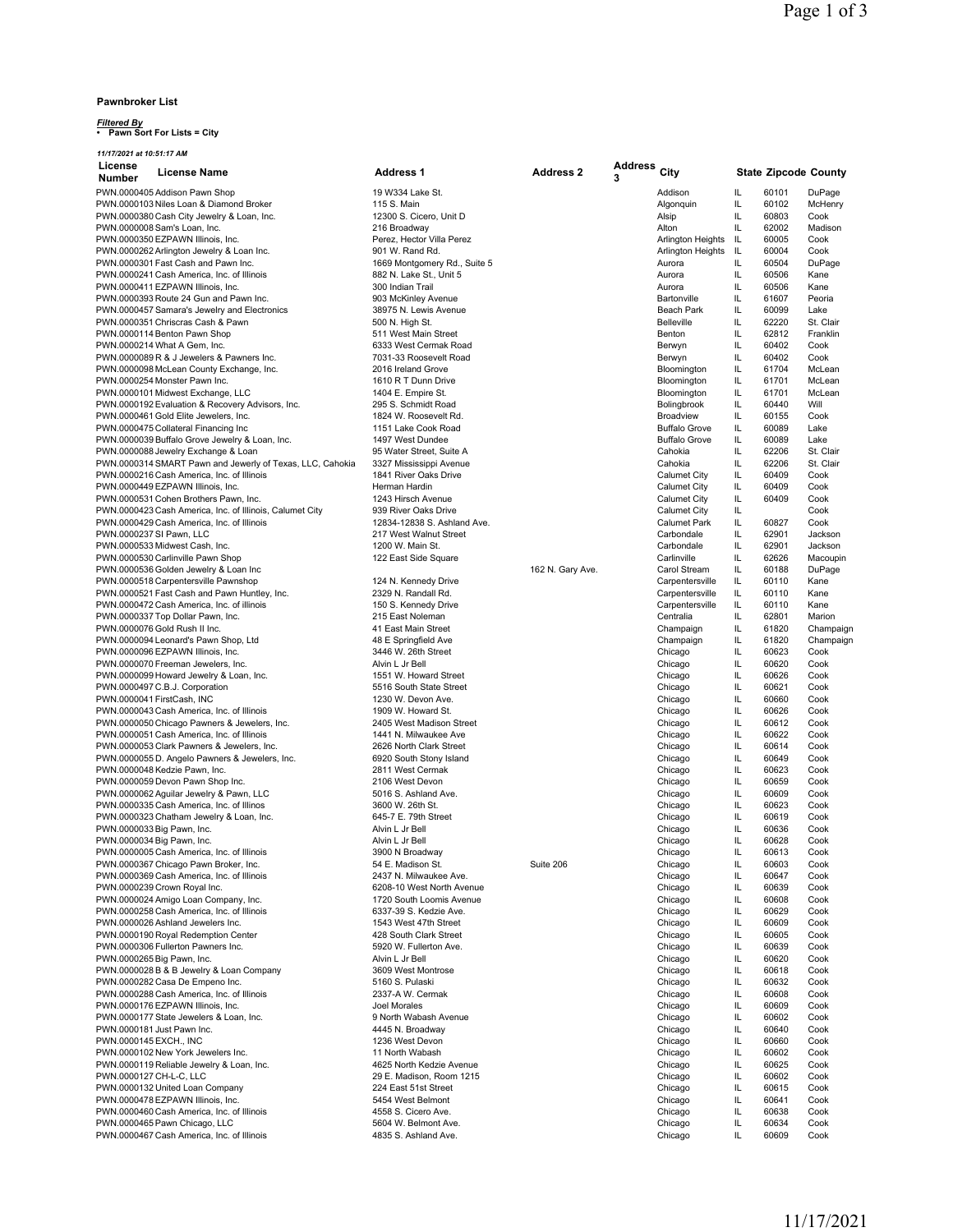#### **Pawnbroker List**

## *Filtered By* **• Pawn Sort For Lists = City**

*11/17/2021 at 10:51:17 AM*

| License                        | <b>License Name</b>                                                                     | <b>Address 1</b>                            | <b>Address 2</b>   | <b>Address</b> | City                    |          | <b>State Zipcode County</b> |                |
|--------------------------------|-----------------------------------------------------------------------------------------|---------------------------------------------|--------------------|----------------|-------------------------|----------|-----------------------------|----------------|
| Number                         |                                                                                         |                                             |                    | 3              |                         |          |                             |                |
|                                | PWN.0000523 West Town Jewelry & Loan, LLC                                               | 2059 W. Chicago Ave.                        |                    |                | Chicago                 | IL       | 60622                       | Cook           |
| PWN.0000498 Big Pawn, Inc.     |                                                                                         | Alvin L Jr Bell                             |                    |                | Chicago                 | IL       | 60617                       | Cook           |
|                                | PWN.0000503 La Caridad Jewelry, Incorporated                                            | 5401 W. Diversey Avenue                     |                    |                | Chicago                 | IL       | 60639                       | Cook           |
|                                | PWN.0000428 Cash America, Inc. of Illinois                                              | 4812 S. Kedzie Ave.                         |                    |                | Chicago                 | IL       | 60632                       | Cook           |
|                                | PWN.0000444 Cash America. Inc. of Illinois                                              | 1334 N. Pulaski Road                        |                    |                | Chicago                 | IL       | 60651                       | Cook           |
|                                | PWN.0000435 American Jewelry & Pawn, LLC                                                | 3216 N. Kimball Ave.                        |                    |                | Chicago                 | IL       | 60618                       | Cook           |
|                                | PWN.0000452 Cash America, Inc. of Illinois                                              | 7046-48 N. Clark St.<br>3951 W. 26th Street |                    |                | Chicago                 | IL<br>IL | 60626<br>60623              | Cook           |
|                                | PWN.0000416 EZPAWN Illinois, Inc.<br>PWN.0000417 EZPAWN Illinois, Inc.                  | Mistie Ann Romano                           |                    |                | Chicago<br>Chicago      | IL       | 60647                       | Cook<br>Cook   |
|                                | PWN.0000424 Cash America, Inc. of Illinois                                              | 3243 W. Lawrence Ave.                       |                    |                | Chicago                 | IL       | 60625                       | Cook           |
| PWN.0000506 MKAWBP, LLC        |                                                                                         | 3401 W. Fullerton Ave.                      |                    |                | Chicago                 | IL       | 60647                       | Cook           |
|                                | PWN.0000539 3633 W. Lawrence                                                            | 3633 W. Lawrence Ave.                       |                    |                | Chicago                 | IL       | 60625                       | Cook           |
|                                | PWN.0000418 EZPAWN Illinois, Inc.                                                       | Christina Bakker                            |                    |                | Chicago Heights         | IL       | 60411                       | Cook           |
|                                | PWN.0000426 Cash America, Inc. of Illinois                                              | 557 W. Lincoln Highway, Units B & C         |                    |                | Chicago Heights         | IL       | 60411                       | Cook           |
|                                | PWN.0000121 Shane's--The Pawn Shop, Inc.                                                | 413 W. 14th St.                             |                    |                | Chicago Heights         | IL       | 60411                       | Cook           |
|                                | PWN.0000014 Pawner's Exchange, Ltd.                                                     | 1834 Chicago Road                           |                    |                | Chicago Heights         | IL       | 60411                       | Cook           |
|                                | PWN.0000343 SMART Pawn and Jewerly of Texas, LLC, Collinsville 2221 Vandalia Street     |                                             |                    |                | Collinsville            | IL       | 62234                       | Madison        |
| PWN.0000331 Jim's Pawn, LLC    |                                                                                         | 111 East Main St.                           |                    |                | Collinsville            | IL       | 62234                       | Madison        |
| PWN.0000081 MAJA4, Inc.        |                                                                                         | 9020 Collinsville Road                      |                    |                | Collinsville            | IL       | 62234                       | Madison        |
|                                | PWN.0000373 Crest Hill Pawn, Inc.                                                       | 1701 N. Larkin Ave., Suite 605              |                    |                | Crest Hill              | IL       | 60403                       | Will           |
|                                | PWN.0000205 Downtown Diamond & Pawn, Inc.                                               | 47 North Vermilion                          |                    |                | Danville                | IL       | 61832                       | Vermilion      |
|                                | PWN.0000077 Gold Rush Pawnbrokers, Inc.                                                 | 20 N. Hazel St.                             |                    |                | Danville                | IL       | 61832                       | Vermilion      |
|                                | PWN.0000315 SMART Pawn and Jewelry of Texas, LLC, Decatur                               | 1550 E. El Dorado Street                    |                    |                | Decatur                 | IL       | 62521                       | Macon          |
|                                | PWN.0000058 Decatur Jewelry and Antiques, Inc.                                          | 1065 West Pershing Road                     |                    |                | Decatur                 | IL       | 62526                       | Macon          |
|                                | PWN.0000356 Northstar Jewelry & Loan                                                    | 20530 Milwaukee Ave.                        |                    |                | Deerfield               | IL       | 60015                       | Lake           |
| PWN.0000532 Bridge Pawn LLC    |                                                                                         | Gregory Holloway                            | 1788 Sycamore Rd   |                | DeKalb                  | IL       | 60115                       | DeKalb         |
| PWN.0000445 PAWN USA           |                                                                                         | 9364 W. Ballard Rd.                         |                    |                | Des Plaines             | IL       | 60016                       | Cook           |
|                                | PWN.0000019 Alexander's Coin and Pawn Shop                                              | 650 Graceland                               |                    |                | Des Plaines             | IL       | 60016                       | Cook           |
| PWN.0000507 Action Pawn        |                                                                                         | 10 South Washington                         |                    |                | DuQuoin                 | IL       | 62832                       | Perry          |
|                                | PWN.0000358 SMART Pawn and Jewelry of Texas, LLC, East Moline 1125 Avenue of the Cities |                                             |                    |                | East Moline             | IL       | 61244                       | Rock Island    |
|                                | PWN.0000360 Pawn Pros Pawn Shop                                                         | 1115 State St.                              |                    |                | East St. Louis          | IL       | 62201                       | St. Clair      |
| PWN.0000068 Fay Furniture Inc. |                                                                                         | 439 Collinsville Avenue                     |                    |                | East St. Louis          | IL       | 62201                       | St. Clair      |
|                                | PWN.0000448 EZPAWN Illinois, Inc.                                                       | Alexander Beblis                            |                    |                | Elgin                   | IL       | 60123                       | Kane           |
|                                | PWN.0000408 Elgin Jewelry & Loan, Inc.                                                  | 943 - 955 N. McLean Blvd., Units C & D      |                    |                | Elgin                   | IL       | 60123                       | Kane           |
| PWN.0000377 Mr. Pawn Inc.      | PWN.0000065 Elk Grove Jewelry & Pawn, Inc.                                              | 1059 Rohlwing Road                          |                    |                | Elk Grove Village       | IL<br>IL | 60007                       | Cook           |
|                                | PWN.0000006 A.A. Classic Jeweler and Loan, Inc.                                         | 591 N. York Rd.<br>959 Howard Street        |                    |                | Elmhurst<br>Evanston    | IL       | 60126<br>60202              | DuPage<br>Cook |
|                                | PWN.0000031 SMART Pawn and Jewlery of Texas, LLC                                        | 9001 Collinsville Road                      |                    |                | <b>Fairmont City</b>    | IL       | 62234                       | Madison        |
|                                | PWN.0000153 Lincoln Place Pawn                                                          | 823 Lincoln Highway, Suite 1                |                    |                | <b>Fairview Heights</b> | IL       | 62208                       | St. Clair      |
| PWN.0000401 Liberty Pawn       |                                                                                         | 10700 Lincoln Trail                         |                    |                | <b>Fairview Heights</b> | IL       | 62208                       | St. Clair      |
|                                | PWN.0000395 Cash America, Inc. of Illinois                                              | 2727 N. Mannheim Road                       |                    |                | <b>Franklin Park</b>    | IL       | 60131                       | Cook           |
| PWN.0000399 Jey Inc.           |                                                                                         | 1515 E. Main Street                         |                    |                | Galesburg               | IL       | 61401                       | Knox           |
|                                | PWN.0000120 RJ Jewelry & Loan Company                                                   | Ricardo J Moraga                            |                    |                | Glendale Heights        | IL       | 60139                       | DuPage         |
|                                | PWN.0000208 Hudson's Jewelry, Inc.                                                      | 1909 Edison                                 |                    |                | <b>Granite City</b>     | IL       | 62040                       | Madison        |
| PWN.0000090 Kay's Pawn Shop    |                                                                                         | 2500 Namoeki Road                           |                    |                | <b>Granite City</b>     | IL       | 62040                       | Madison        |
|                                | PWN.0000295 Diamond Jewelry & Loan Co                                                   | 7201 Olde Salem Circle                      |                    |                | Hanover Park            | IL       | 60133                       | Cook           |
|                                | PWN.0000391 Cash America, Inc. of Illinois                                              | 1629 Irving Park Road                       |                    |                | Hanover Park            | IL       | 60133                       | Cook           |
|                                | PWN.0000394 Midwest Cash Inc.                                                           | <b>Barry Cupp</b>                           |                    |                | Harrisburg              | IL       | 62946                       | Saline         |
|                                | PWN.0000430 Cash America, Inc. of Illinois                                              | 14715 S. Halsted St.                        |                    |                | Harvey                  | IL       | 60426                       | Cook           |
|                                | PWN.0000004 EZPAWN Illinois, Inc.                                                       | Sharon Johnson-Hutcherson                   |                    |                | Harvey                  | IL       | 60426                       | Cook           |
|                                | PWN.0000263 Lee's Loans Jewelry and More Inc.                                           | 919 Main                                    |                    |                | Highland                | IL       | 62249                       | Madison        |
|                                | PWN.0000427 Evaluation & Recovery Advisors, Inc.                                        | John Gieseler                               |                    |                | Hinsdale                | IL       | 60521                       | DuPage         |
|                                | PWN.0000082 EZPAWN Illinois, Inc.                                                       | James Michael Romano                        |                    |                | Hometown                | IL       | 60456                       | Cook           |
|                                | PWN.0000294 Island Lake Jewelry & Loan                                                  | 125 E. State Rd., Unit 2                    | P.O. Box 366       |                | <b>Island Lake</b>      | IL       | 60042                       | Lake           |
|                                | PWN.0000173 SMART Pawn and Jewelry of Texas, LLC, Jacksonville 806 Hardin Ave.          |                                             |                    |                | Jacksonville            | IL       | 62650                       | Morgan         |
| PWN.0000235 P.C.A.E., INC.     |                                                                                         | 305 North State                             |                    |                | Jerseyville             | IL       | 62052                       | Jersey         |
|                                | PWN.0000092 Kula's Jewelry & Loan, Inc.                                                 | 174 North Chicago Street                    |                    |                | Joliet                  | IL<br>IL | 60432<br>60432              | Will<br>Will   |
|                                | PWN.0000049 Evaluation & Recovery Advisors, Inc.                                        | Owais Bokhari<br>8344 S. Roberts Road       |                    |                | Joliet<br>Justice       | IL       | 60458                       | Cook           |
|                                | PWN.0000504 Justice Pawn, LLC<br>PWN.0000060 Downtown Pawn Shop                         | 347 West Court Street                       |                    |                | Kankakee                | IL       | 60901                       | Kankakee       |
|                                | PWN.0000508 White Glove Capital LLC                                                     | 100 S. Saunders Rd., Suite 150              |                    |                | Lake Forest             | IL       | 60045                       | Lake           |
|                                | PWN.0000390 Todd's Pawn Shop of Lake Villa LLC                                          | 300 N. Milwaukee Avenue, Suite G            |                    |                | Lake Villa              | IL       | 60046                       | Lake           |
|                                | PWN.0000317 Super Pawn Jewelry & Loan, LLC.                                             | 777 S. Milwaukee Ave                        |                    |                | Lake Villa              | IL       | 60046                       | Lake           |
|                                | PWN.0000137 Will County Loan Company, Ltd.                                              | 1111 East Ninth Street                      |                    |                | Lockport                | IL.      | 60441                       | Will           |
| PWN.0000392 Fast Cash Lyons    |                                                                                         | 8129 Ogden Ave.                             |                    |                | Lyons                   | IL       | 60534                       | Cook           |
| PWN.0000248 Pawn Plus Inc.     |                                                                                         | 324 W. Jackson Street                       |                    |                | Macomb                  | IL.      | 61455                       | McDonough      |
|                                | PWN.0000122 Shawnee Pawn and Gun, Inc.                                                  | 501 South Court Street                      |                    |                | Marion                  | IL       | 62959                       | Williamson     |
|                                | PWN.0000330 Midwest Cash, Inc.                                                          | <b>Barry Cupp</b>                           |                    |                | Marion                  | IL.      | 62959                       | Williamson     |
|                                | PWN.0000100 Mid American Pawn                                                           | 2825A North Center                          |                    |                | Maryville               | IL       | 62062                       | Madison        |
|                                | PWN.0000204 Premiere Pawn and Loan                                                      | 1606 Broadway Ave.                          |                    |                | Mattoon                 | IL       | 61938                       | Coles          |
|                                | PWN.0000260 B & B Jewelry & Pawn, Inc.                                                  | 4005-K Kane Ave.                            |                    |                | McHenry                 | IL       | 60050                       | McHenry        |
|                                | PWN.0000488 Alexander's Jewelry & Loan II, LTD                                          | 3819 Main Street                            |                    |                | McHenry                 | IL       | 60050                       | McHenry        |
| PWN.0000270 Village Pawn LLC   |                                                                                         |                                             | 2310 W. North Ave. |                | Melrose Park            | IL       | 60160                       | Cook           |
|                                | PWN.0000441 Melrose Park Gold & Silver Exchange, Inc.                                   | 1300 Lake Street                            |                    |                | Melrose Park            | IL       | 60160                       | Cook           |
|                                | PWN.0000044 Cash America, Inc. of Illinois                                              | 11445 S. Kedzie Ave.                        |                    |                | Merrionette Park        | IL       | 60803                       | Cook           |
|                                | PWN.0000212 EZPAWN Illinois, Inc.                                                       | Heaven Angel Vasquez                        |                    |                | Moline                  | IL       | 61265                       | Rock Island    |
|                                | PWN.0000502 SMART Pawn and Jewelry of Texas, LLC, Moline                                | 721 19th Street                             |                    |                | Moline                  | IL       | 61265                       | Rock Island    |
|                                | PWN.0000541 Wam Gold & Silver Exchange, LLC                                             | 616 N, Milwaukee Ave.                       |                    |                | <b>Mount Prospect</b>   | IL       | 60070                       | Cook           |
| PWN.0000109 Pat's Pawn #1      |                                                                                         | 519 Market Street                           |                    |                | Mt. Carmel              | IL       | 62863                       | Wabash         |
|                                | PWN.0000168 King City Cash & Loan Pawn                                                  | 823 South 10th Street                       |                    |                | Mt. Vernon              | IL       | 62864                       | Jefferson      |
| PWN.0000220 Action Pawn        |                                                                                         | 400 Main                                    |                    |                | Mt. Vernon              | IL       | 62864                       | Jefferson      |
|                                | PWN.0000332 The Peoples Choice Cash & Pawn Corporation                                  | 1119 Jordan Street                          |                    |                | Mt. Vernon              | IL       | 62864                       | Jefferson      |